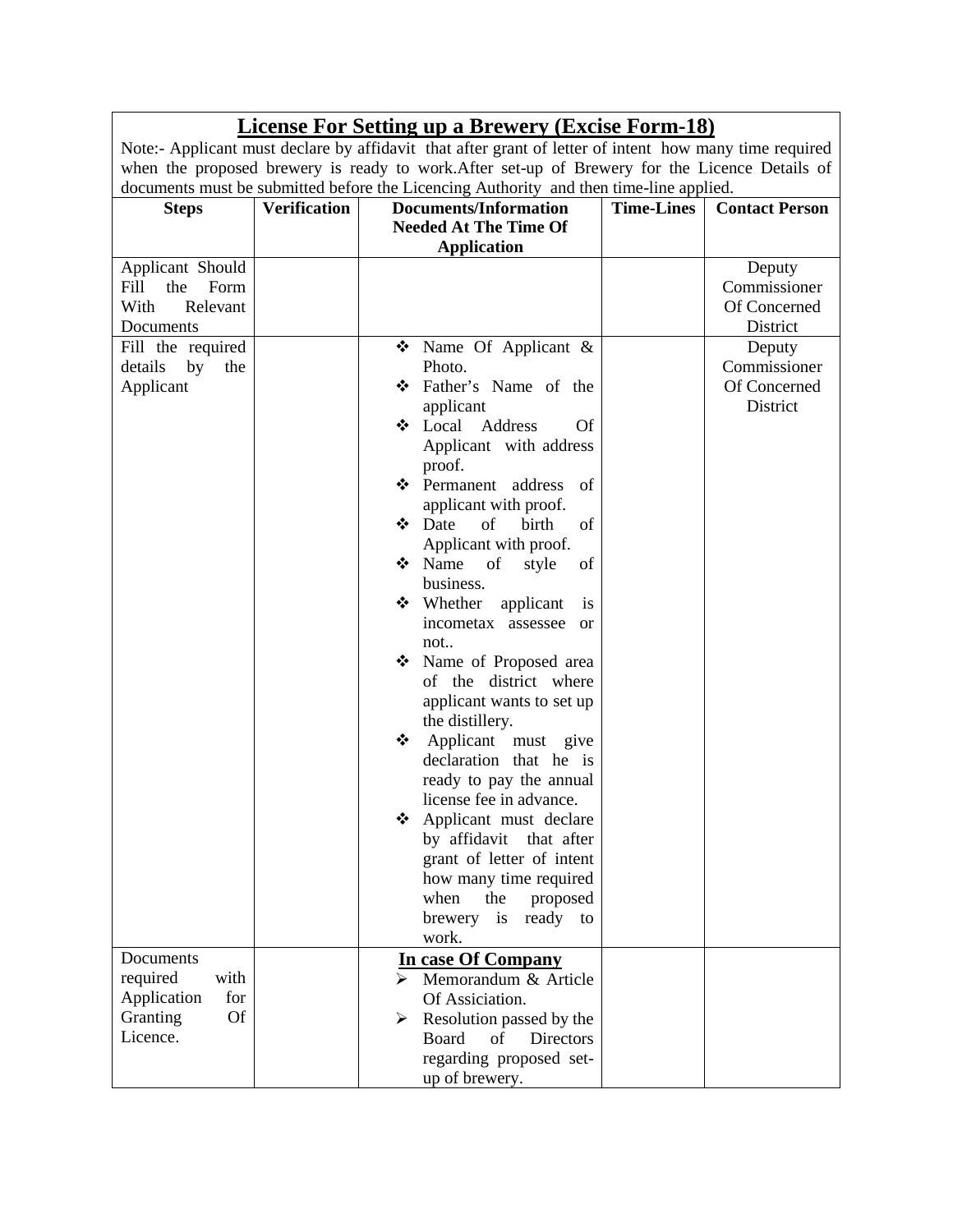|  | ➤ | General<br>of<br>Power                    |  |
|--|---|-------------------------------------------|--|
|  |   | Attorney to the applicant                 |  |
|  |   | the<br>Authorised<br>by                   |  |
|  |   | director of Board to the                  |  |
|  |   | Applicant for Excise                      |  |
|  |   | Purpose.                                  |  |
|  |   | $\triangleright$ List of Directors with   |  |
|  |   | DIN No. supported by                      |  |
|  |   | Form-32<br>issued<br>by                   |  |
|  |   | Company Registrar.                        |  |
|  | ➤ | Certificate issued<br>by                  |  |
|  |   | Company<br>Registrar                      |  |
|  |   | regarding Company not                     |  |
|  |   | in liquidation.                           |  |
|  | ➤ | Income Tax Return of                      |  |
|  |   | Company (Three years).                    |  |
|  | ➤ | <b>Balance-Sheet</b><br>οf                |  |
|  |   | Company.                                  |  |
|  | ≻ | Character Certificate Of                  |  |
|  |   | applicant Issued by the                   |  |
|  |   | officer not below the                     |  |
|  |   | rank of S.D.O./D.S.P.                     |  |
|  |   | issued within six months                  |  |
|  |   | the<br>from<br>date<br>of                 |  |
|  |   | application.                              |  |
|  |   | $\triangleright$ Project<br>of<br>Report  |  |
|  |   | Proposed Brewery.                         |  |
|  | ≻ | Fund arrangement mode                     |  |
|  |   | (with documents) by the                   |  |
|  |   | company for proposed                      |  |
|  |   | set-up of brewery.                        |  |
|  | ≻ | Clearence certificate of                  |  |
|  |   | Proposed Land for set-                    |  |
|  |   | up of brewery from                        |  |
|  |   | Registration,                             |  |
|  |   | $\&$<br>Land<br>Revenue                   |  |
|  | ⋗ | Department.<br>certificate<br>Clearence   |  |
|  |   | from<br>water<br>resource                 |  |
|  |   | department under the                      |  |
|  |   | relevant Act & Rules.                     |  |
|  |   | $\triangleright$ Clearence<br>Certificate |  |
|  |   | from Pollution Control                    |  |
|  |   | Department<br>under                       |  |
|  |   | relevant Act & Rules.                     |  |
|  | ⋗ | Environmental                             |  |
|  |   | Clearence from Govt. Of                   |  |
|  |   | India.                                    |  |
|  | ➤ | Conscent<br>from<br>letter                |  |
|  |   | concerned Gram Sabha                      |  |
|  |   | or authority regarding                    |  |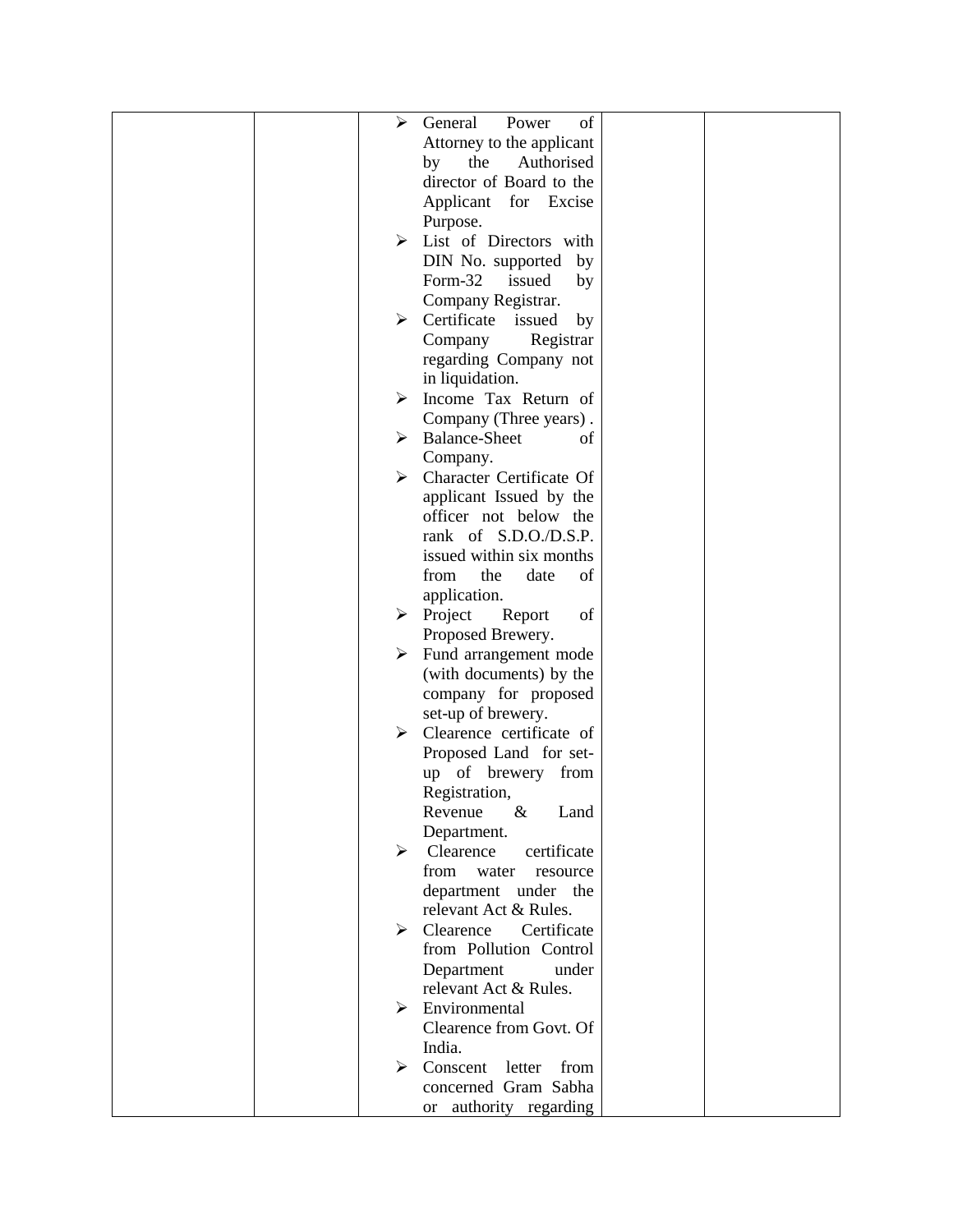|  |   | propsed establishment of                 |  |
|--|---|------------------------------------------|--|
|  |   | brewery.                                 |  |
|  | ≻ | Affidavit regarding no                   |  |
|  |   | dues of excise or any                    |  |
|  |   | other<br>Government                      |  |
|  |   | Department.                              |  |
|  |   | $\triangleright$ Affidavit<br>regarding  |  |
|  |   | company not black listed                 |  |
|  |   | in any state.                            |  |
|  |   | $\triangleright$ Three Blue Print Map Of |  |
|  |   | Proposed Brewery with                    |  |
|  |   | marked                                   |  |
|  |   | spaces                                   |  |
|  |   | consisting signature of                  |  |
|  |   | Applicant, Enquiry                       |  |
|  |   | Officer, District Excise                 |  |
|  |   | Officer<br>$\&$<br>Deputy                |  |
|  |   | Commissioner of district                 |  |
|  | ≻ | Sales Tax Registration                   |  |
|  |   | & Sale tax Clearence                     |  |
|  |   | Certificate from the                     |  |
|  |   | concerned Sales Tax                      |  |
|  |   | Authority where firm is                  |  |
|  |   | presently working and                    |  |
|  |   | also NOC from                            |  |
|  |   | proposed area sales tax                  |  |
|  |   | officer.                                 |  |
|  | ≻ | Fire Proof Certificate of                |  |
|  |   | Proposed Brewery from                    |  |
|  |   | Competent Authority.                     |  |
|  | ➤ | Excise Officer's enquiry                 |  |
|  |   | Report.                                  |  |
|  |   |                                          |  |
|  |   |                                          |  |
|  |   | <b>Incase Of Partnership Firm</b>        |  |
|  | ➤ | Registered<br>Partnership                |  |
|  |   | Deed.                                    |  |
|  |   | Joint conscent of every                  |  |
|  |   | partners<br>regarding                    |  |
|  |   | establishment<br>of                      |  |
|  |   | brewery.                                 |  |
|  | ➤ | General<br>Power<br>of                   |  |
|  |   | Attorney to the applicant                |  |
|  |   | by the Partners to the                   |  |
|  |   | applicant<br>for<br>excise               |  |
|  |   | purpose.                                 |  |
|  |   | $\triangleright$ List of Partners with   |  |
|  |   | & Permanent<br>Local                     |  |
|  |   | Address Proof.                           |  |
|  |   | Income Tax Return of                     |  |
|  |   | Partnership Firm (Three                  |  |
|  |   | years).                                  |  |
|  |   |                                          |  |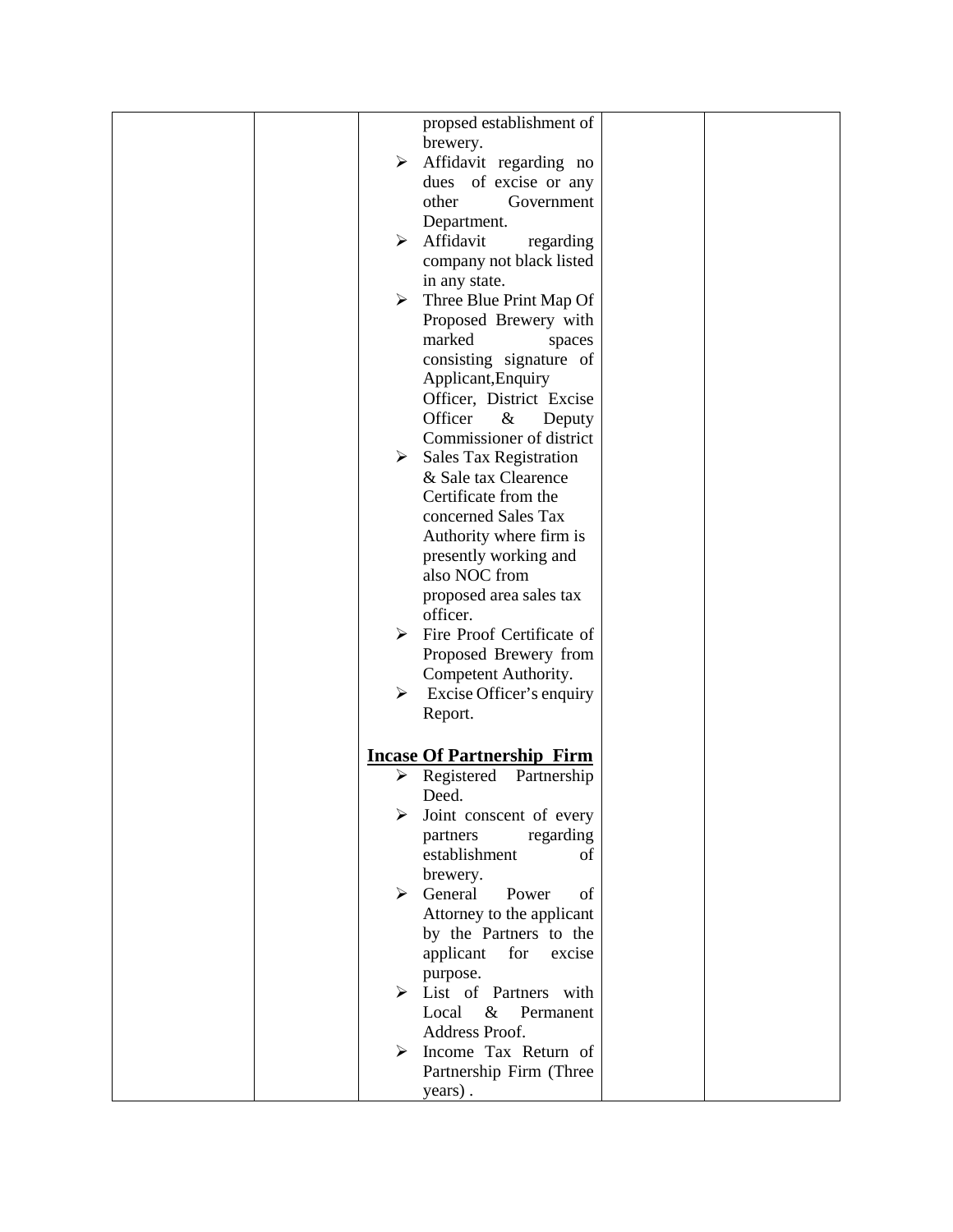|  | ➤ | Balance-Sheet of Firm.                          |  |
|--|---|-------------------------------------------------|--|
|  | ⋗ | Character Certificate Of                        |  |
|  |   | applicant Issued by the                         |  |
|  |   | officer not below the                           |  |
|  |   | rank of S.D.O./D.S.P.                           |  |
|  |   | issued within six months                        |  |
|  |   | from<br>the<br>date<br>of                       |  |
|  |   | application.                                    |  |
|  | ≻ | Character Certificate Of                        |  |
|  |   | every Partners Issued by                        |  |
|  |   | the officer not below the                       |  |
|  |   | rank of S.D.O./D.S.P.                           |  |
|  |   | issued within six months                        |  |
|  |   | the<br>from<br>date<br>of                       |  |
|  |   | application.                                    |  |
|  | ≻ | Declaration Of Firm's                           |  |
|  |   | Partner that who will                           |  |
|  |   | Excise<br>represent<br>in                       |  |
|  |   | Department.                                     |  |
|  | ≻ | Project<br>Report<br>of                         |  |
|  |   | Proposed Brewery.                               |  |
|  | ➤ | Fund arrangement mode                           |  |
|  |   | (with documents) by the                         |  |
|  |   | Firm for proposed set-up                        |  |
|  |   | of brewery.                                     |  |
|  | ➤ | Clearence certificate of                        |  |
|  |   | Proposed Land for set-                          |  |
|  |   | up of brewery<br>from                           |  |
|  |   | Registration,                                   |  |
|  |   | Revenue<br>$\&$<br>Land                         |  |
|  |   | Department.                                     |  |
|  | ≻ | Clearence<br>certificate                        |  |
|  |   | from<br>water<br>resource                       |  |
|  |   | department under the                            |  |
|  |   | relevant Act & Rules.                           |  |
|  |   | Clearence Certificate                           |  |
|  |   | from Pollution Control                          |  |
|  |   | Department<br>under                             |  |
|  |   | relevant Act & Rules.                           |  |
|  | ≻ | Environmental                                   |  |
|  |   | Clearence from Govt. Of                         |  |
|  |   | India.                                          |  |
|  |   | $\triangleright$ Conscent letter<br>from        |  |
|  |   | concerned Gram Sabha                            |  |
|  |   | or authority regarding                          |  |
|  |   | propsed establishment of                        |  |
|  | ➤ | distillery.                                     |  |
|  |   | Affidavit regarding no<br>dues of excise or any |  |
|  |   | other<br>Government                             |  |
|  |   | Department.                                     |  |
|  |   |                                                 |  |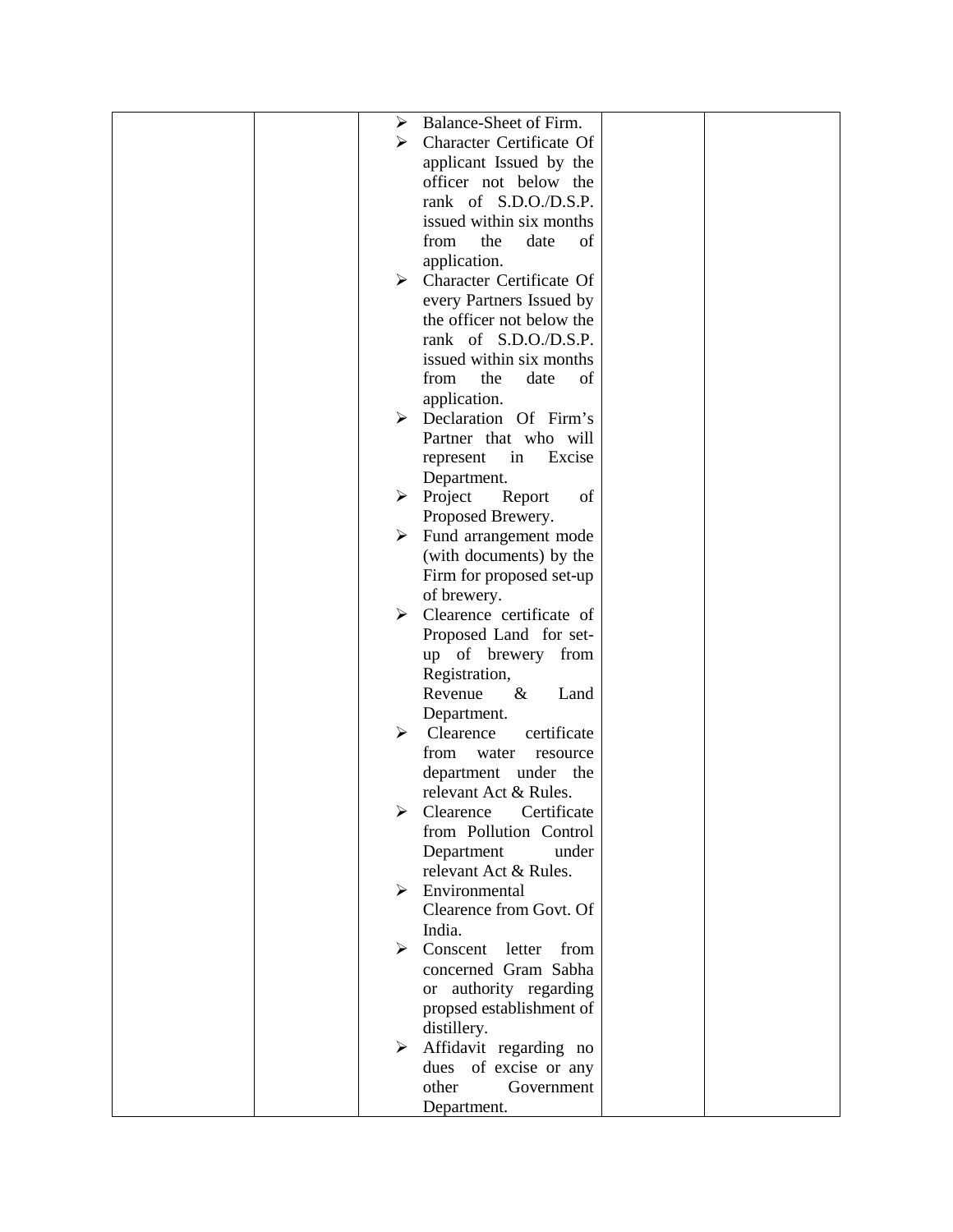| Affidavit regarding Firm<br>➤                 |  |
|-----------------------------------------------|--|
| is not black listed in any                    |  |
| state.                                        |  |
| ➤                                             |  |
| Sales Tax Registration &                      |  |
| Sale<br>Clearence<br>tax                      |  |
| Certificate<br>from<br>the                    |  |
| <b>Sales</b><br>Tax<br>concerned              |  |
| Authority where firm is                       |  |
| presently working and                         |  |
| also NOC from proposed                        |  |
| area Sales tax officer.                       |  |
| Three Blue Print Map<br>≻                     |  |
| Of Proposed Brewery                           |  |
| with marked spaces                            |  |
| consisting signature of                       |  |
| Applicant, Enquiry                            |  |
| Officer, District Excise                      |  |
| Officer & Deputy                              |  |
| Commissioner of district                      |  |
| Fire Proof Certificate of<br>≻                |  |
|                                               |  |
| Proposed Brewery from                         |  |
| Competent Authority.                          |  |
| $\triangleright$ Excise Officer's enquiry     |  |
| report.                                       |  |
|                                               |  |
| <b>Incase Of Proprietorship</b>               |  |
| Firm                                          |  |
| $\triangleright$ Registered                   |  |
| Proprietorship Deed                           |  |
| General<br>➤<br>Power<br>of                   |  |
| Attorney to the applicant                     |  |
| by the Proprietor to the                      |  |
| applicant<br>for<br>excise                    |  |
|                                               |  |
|                                               |  |
| purpose.<br>➤                                 |  |
| Address Proof.                                |  |
| Income Tax Return of                          |  |
| Proprietorship<br>Firm                        |  |
| (Three years)                                 |  |
| $\triangleright$ Balance-Sheet of Firm.       |  |
| Character Certificate Of                      |  |
| applicant Issued by the                       |  |
| officer not below the                         |  |
| rank of S.D.O./D.S.P.                         |  |
| issued within six months                      |  |
| date<br>from<br>the<br>of                     |  |
| application.                                  |  |
| $\triangleright$ Character Certificate Of     |  |
| every Proprietor Issued                       |  |
| by the officer not below<br>of<br>rank<br>the |  |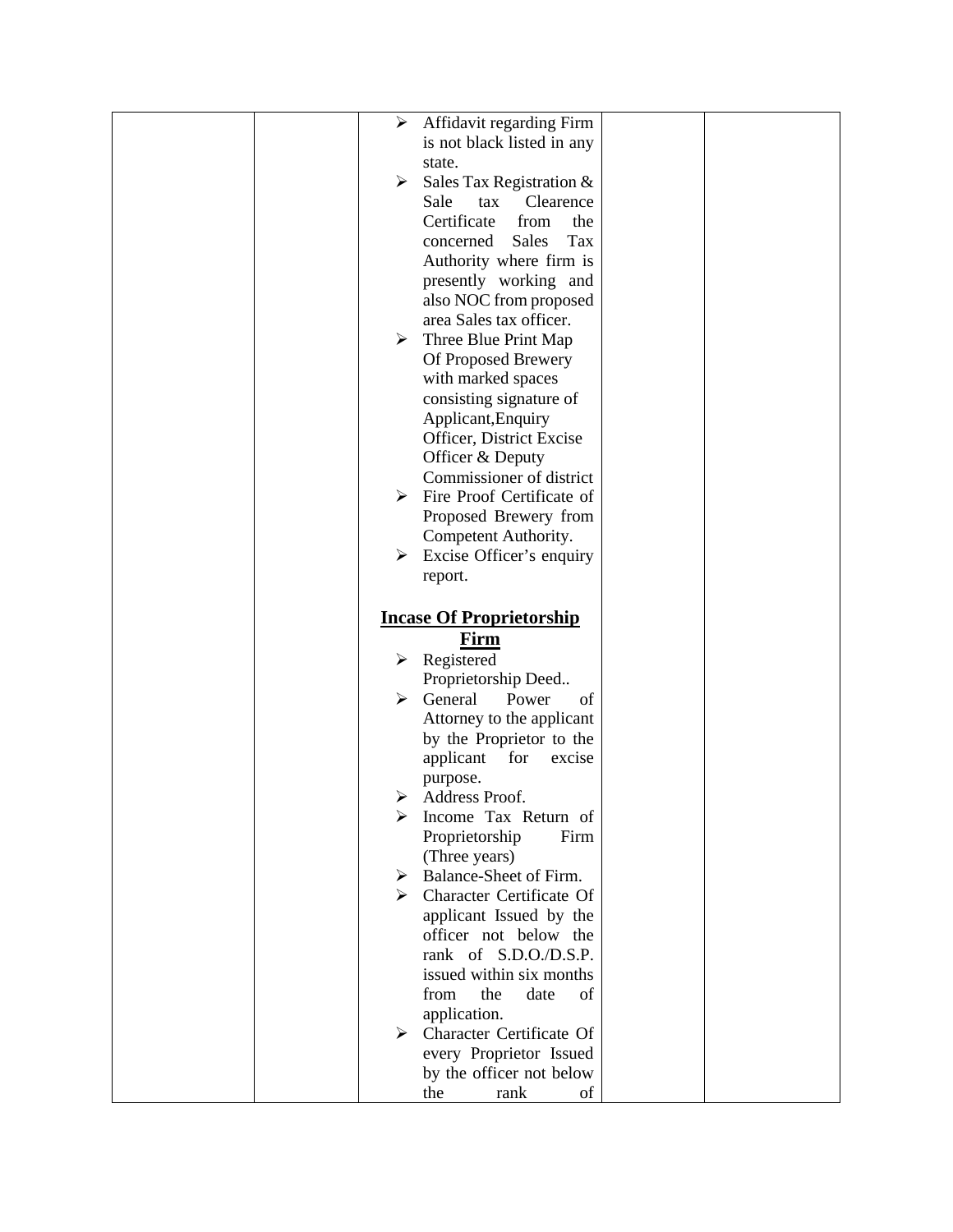| S.D.O.D.S.P.<br>issued                    |  |
|-------------------------------------------|--|
| within six months from                    |  |
| the date of application.                  |  |
| > Declaration Of Firm's                   |  |
| Proprietor that who will                  |  |
| Excise<br>represent<br>in                 |  |
| Department.                               |  |
| $\triangleright$ Project<br>of<br>Report  |  |
| Proposed brewery.                         |  |
| Fund arrangement mode<br>≻                |  |
| (With documents) by the                   |  |
| Firm for proposed set-up                  |  |
| of brewery.                               |  |
| $\triangleright$ Clearence certificate of |  |
| Proposed Land for set-                    |  |
| up of brewery from                        |  |
| Registration,                             |  |
| Revenue<br>$\&$<br>Land                   |  |
| Department.                               |  |
| Clearence<br>certificate<br>➤             |  |
| from<br>water<br>resource                 |  |
| department under the                      |  |
| relevant Act & Rules.                     |  |
| $\triangleright$ Clearence<br>Certificate |  |
| from Pollution Control                    |  |
| Department<br>under                       |  |
| relevant Act & Rules.                     |  |
| Environmental<br>➤                        |  |
| Clearence from Govt. Of                   |  |
| India.                                    |  |
| Conscent<br>➤<br>letter<br>from           |  |
| concerned Gram Sabha                      |  |
| or authority regarding                    |  |
| propsed establishment of                  |  |
| distillery.                               |  |
| Affidavit regarding no                    |  |
| of excise or any<br>dues                  |  |
| other<br>Government                       |  |
| Department.                               |  |
| Affidavit regarding Firm<br>≻             |  |
| is not black listed in any                |  |
| state.                                    |  |
| Sales Tax Registration &<br>➤             |  |
| Sale<br>Clearence<br>tax                  |  |
| Certificate<br>from<br>the                |  |
| Tax<br><b>Sales</b><br>concerned          |  |
| Authority where firm is                   |  |
| presently working and                     |  |
| also NOC from proposed                    |  |
| area sales tax Officer.                   |  |